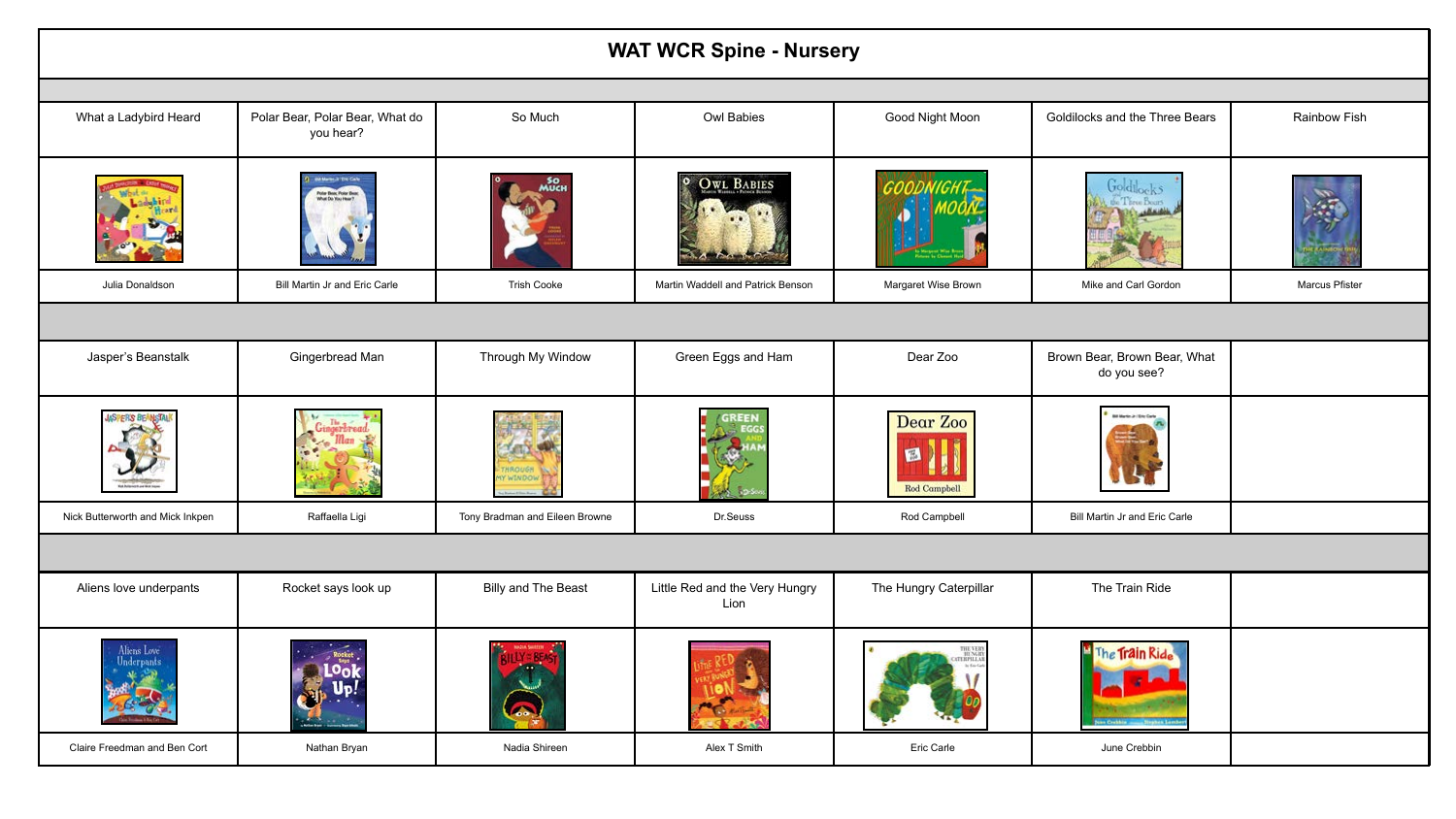| <b>WAT WCR Spine - Reception</b>        |                                   |                        |                            |                                                    |                                                                   |  |  |  |
|-----------------------------------------|-----------------------------------|------------------------|----------------------------|----------------------------------------------------|-------------------------------------------------------------------|--|--|--|
|                                         |                                   |                        |                            |                                                    |                                                                   |  |  |  |
| What the Ladybird Next                  | How to Catch a Star               | Ruby's Worry           | Funnybones                 | Little Red Hen                                     | Stick Man                                                         |  |  |  |
| What a Lodgibing<br>Heard MEXT          | OELVER SEPPERT                    | <b>RUBYS</b><br>10RR   | <b>FUNNYBONES</b>          | * FIRST ENFOURITE TALES *<br>The Little<br>Red Hen |                                                                   |  |  |  |
| Julia Donaldson                         | Oliver Jeffers                    | Tom Percival           | Janet and Allan Ahlberg    | Liz Pichon                                         | Julia Donaldson and Axel Scheffler                                |  |  |  |
|                                         |                                   |                        |                            |                                                    |                                                                   |  |  |  |
| My Pet Star                             | We're Going on a Bear Hunt        | Oi Frog                | Three Billy Goats' Gruff   | Oliver's Vegetables                                | Room on the Broom                                                 |  |  |  |
|                                         | We're Going on a Bear Hont        | OI FROG!               | Three Billy<br>Goats Gruff |                                                    |                                                                   |  |  |  |
| Corrinne Averiss and Rosalind Beardshaw | Michael Rosen and Helen Oxenbury  | Kes Gray and Jim Field | Gavin Scott                | Vivian French                                      | Julia Donaldson and Axel Scheffler                                |  |  |  |
|                                         |                                   |                        |                            |                                                    |                                                                   |  |  |  |
| Handa's Surprise                        | <b>Prince Cinders</b>             | Oliver's Fruit Salad   | Supertato                  | The Snail and the Whale                            | The Tiger Who Came for Tea                                        |  |  |  |
| <b>JANDAS</b><br><b>RPRISE</b>          | Prince Cindere<br>by Babette Cole | Oliver's Fruit Salad   | 00                         |                                                    | The Tiger Who<br>Came<br>to Tea<br>s s<br><b>TEC</b><br>hafah Ken |  |  |  |
| Eileen Browne                           | <b>Babette Cole</b>               | Vivian French          | Sue Hendra and Paul Linnet | Julia Donaldson and Axel Scheffler                 | Judith Kerr                                                       |  |  |  |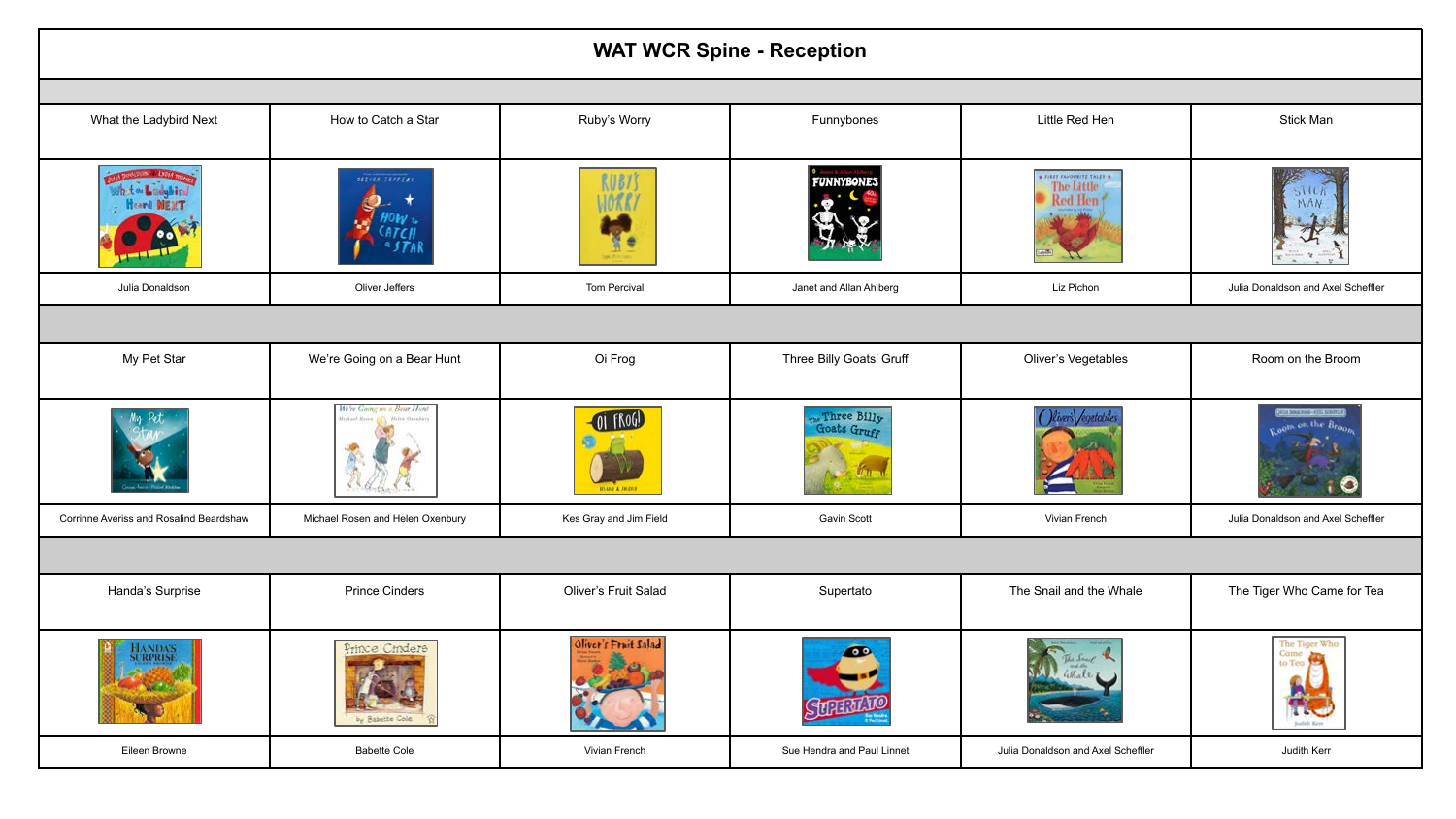| WAT WCR Spine - Year 1     |                             |                                                                                                                     |                |                                       |                        |                    |  |
|----------------------------|-----------------------------|---------------------------------------------------------------------------------------------------------------------|----------------|---------------------------------------|------------------------|--------------------|--|
|                            |                             |                                                                                                                     |                |                                       |                        |                    |  |
| The Enormous Crocodile     | The Koala Who Could         | The Jolly Postman                                                                                                   | Batmouse       | The Owl Who Was Afraid of the<br>Dark | <b>Flat Stanley</b>    | Claude in the City |  |
| <b>DAHI</b><br><b>Seat</b> | KoALA                       | <b>CONTRACTOR CONTRACTOR</b><br>THE JOLLY POSTMAN<br><b>RR 1 9 11</b><br>JANET & ALLAN AHLBERG<br><b>CONTRACTOR</b> |                | <b>Hiller</b>                         | STANLE<br>L. Jel Brown |                    |  |
| Roald Dahl                 | Rachel Bright and Jim Field | Janet and Allan Ahlberg                                                                                             | Steve Smallman | Jill Tomlinson                        | Jeff Brown             | Alex T Smith       |  |

| <b>WAT WCR Spine - Year 2</b> |                               |                                                               |                                                                                                                                                                                                                                                                                                                                                                                                                                                                                             |                                       |                                 |                         |  |
|-------------------------------|-------------------------------|---------------------------------------------------------------|---------------------------------------------------------------------------------------------------------------------------------------------------------------------------------------------------------------------------------------------------------------------------------------------------------------------------------------------------------------------------------------------------------------------------------------------------------------------------------------------|---------------------------------------|---------------------------------|-------------------------|--|
|                               |                               |                                                               |                                                                                                                                                                                                                                                                                                                                                                                                                                                                                             |                                       |                                 |                         |  |
| Fantastic Mr Fox              | Beegu                         | The Tales of Peter Rabbit                                     | The Dark                                                                                                                                                                                                                                                                                                                                                                                                                                                                                    | The Hodgeheg                          | The Legend of Kevin             | <b>Bill's New Frock</b> |  |
| <b>ROALD</b><br>DAHL          | Alexis Descon<br><b>BEEGU</b> | THE TALE OF<br>PETER RABBIT<br>$\mathcal{L}$<br>HETRIX PITTER | THE<br><b>DARK</b><br>$\begin{tabular}{c} \hline \begin{tabular}{c} \bf - & \bf - & \bf - & \bf - & \bf - & \bf - & \bf - & \bf - & \bf - & \bf - \\ \bf - & \bf - & \bf - & \bf - & \bf - & \bf - & \bf - & \bf - \\ \bf - & \bf - & \bf - & \bf - & \bf - & \bf - & \bf - & \bf - \\ \bf - & \bf - & \bf - & \bf - & \bf - & \bf - & \bf - & \bf - \\ \bf - & \bf - & \bf - & \bf - & \bf - & \bf - & \bf - & \bf - \\ \bf - & \bf - & \bf - & \bf - & \bf - & \bf - & \bf - & \bf - & \$ | <b>The Hodgeher</b><br>ick King Smith |                                 |                         |  |
| Roald Dahl                    | Alexis Deacon                 | <b>Beatrix Potter</b>                                         | <b>Lemony Snicket</b>                                                                                                                                                                                                                                                                                                                                                                                                                                                                       | Dick King-Smith                       | Philip Reeve and Sarah Mcintyre | Anne Fine               |  |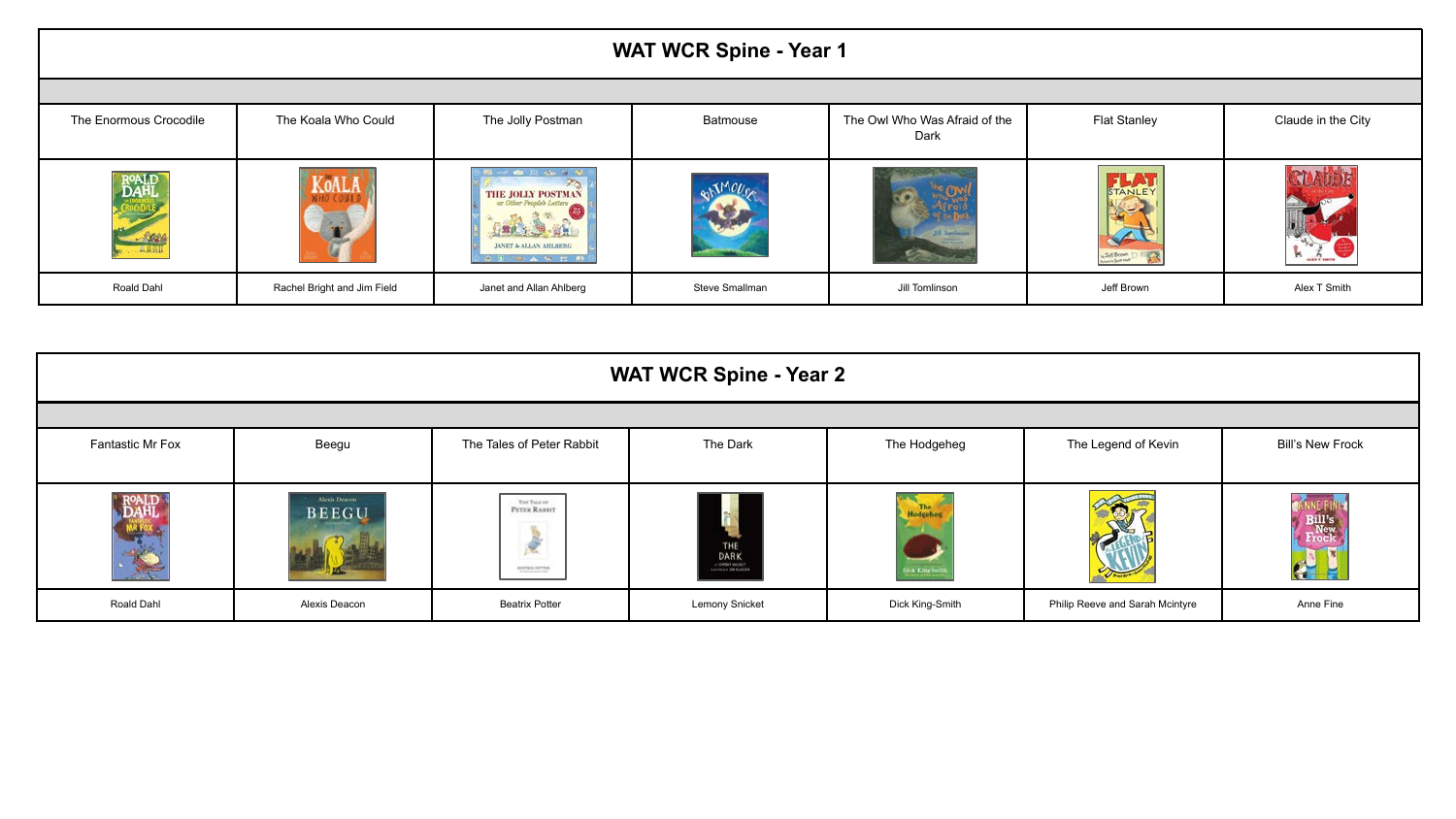| <b>WAT WCR Spine - Year 3</b> |                               |                                       |                                                                                            |                        |                            |                                                                           |  |
|-------------------------------|-------------------------------|---------------------------------------|--------------------------------------------------------------------------------------------|------------------------|----------------------------|---------------------------------------------------------------------------|--|
|                               |                               |                                       |                                                                                            |                        |                            |                                                                           |  |
| The BFG                       | The Nothing to See Here Hotel | Goth Girl and the Ghost of A<br>Mouse | The Akimbo Adventures                                                                      | Wind in the Willows    | My Family and Other Ghosts | The Railway Children                                                      |  |
| <b>ROALI</b><br>DAHI<br>BFG   | HARRES                        |                                       | <b>AKIMBO</b><br><b>CONTRACTORS</b><br>ALEXANDER<br>Necall Shith<br><b>START CONSTANTS</b> | 692<br><b>THE WINE</b> | FAMILY<br>-27<br>AN IN A   | The process of the con-<br>The Railway<br>Children<br><b>With America</b> |  |
| Roald Dahl                    | Steven Butler                 | Chris Riddell                         | Alexander McCall Smith                                                                     | Robert Ingpen          | Lou Kuenzier               | <b>Edith Nesbit</b>                                                       |  |

| <b>WAT WCR Spine - Year 4</b> |                                           |                                                                                          |                                  |                             |                   |                        |  |
|-------------------------------|-------------------------------------------|------------------------------------------------------------------------------------------|----------------------------------|-----------------------------|-------------------|------------------------|--|
|                               |                                           |                                                                                          |                                  |                             |                   |                        |  |
| James and The Giant Peach     | The Boy, The Bird and The<br>Coffin Maker | The Lion, The Witch and The<br>Wardrobe                                                  | The Boy at the back of the Class | <b>Cloud Busting</b>        | The Borrowers     | Journey to Jo'Burg     |  |
| AHI<br>机底                     | <b>Windows</b><br>合理会                     | <b>THE R. P. LEWIS CO., LANSING</b><br>-LION<br>WITCH=<br>WARDROBE<br>$\bigcirc$ cs Line |                                  | CLOUD<br>BUSTING<br>MALORIE | <b>HAVY VOETO</b> |                        |  |
| Roald Dahl                    | Mataila Woods                             | C.S. Lewis                                                                               | Onjali Q.Rauf                    | Malorie Blackman            | Mary Norton       | <b>Beverley Naidoo</b> |  |